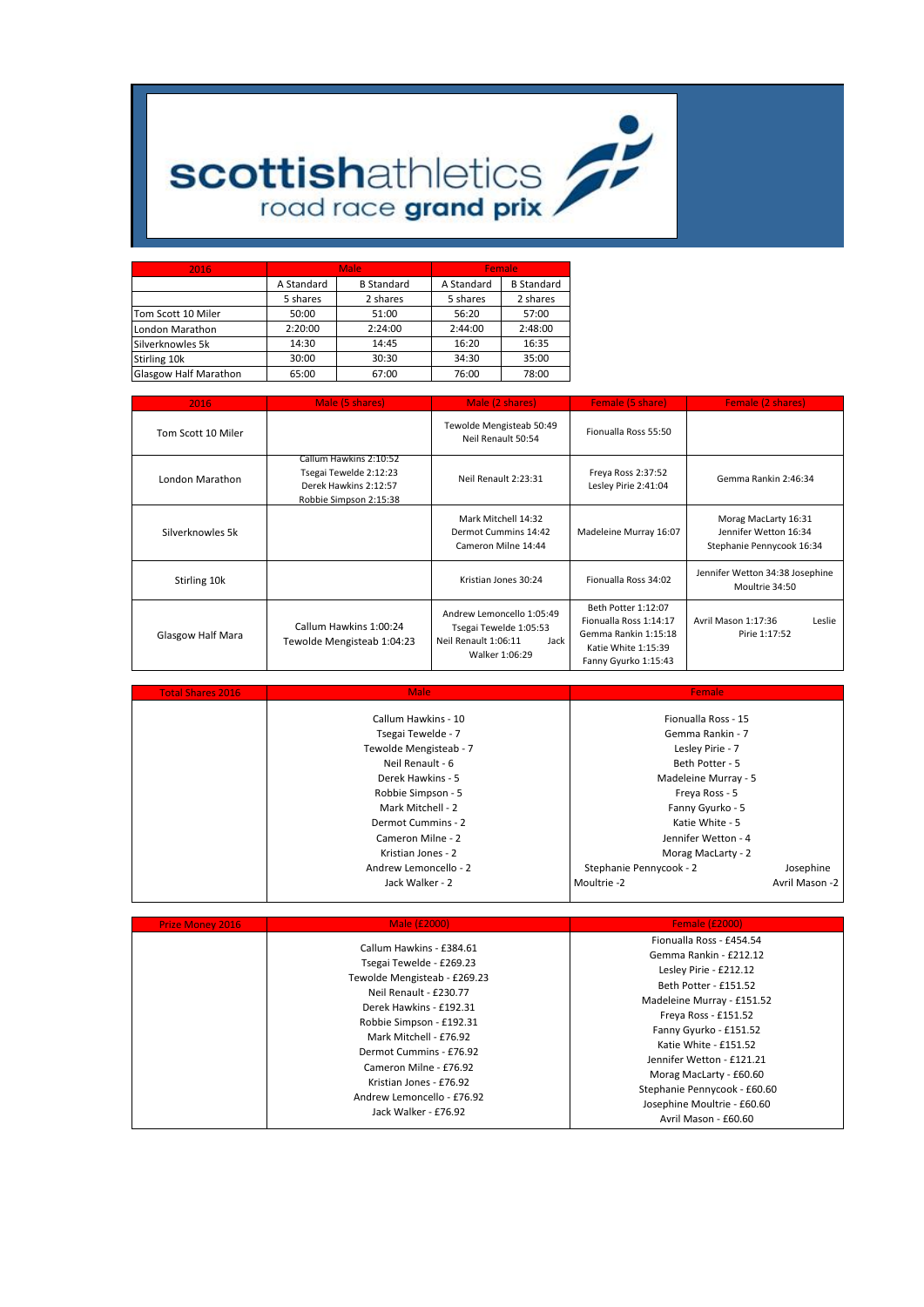|                 | <b>scottishathletics</b> |             |                          |                          |                                                                                               |                                 |                          |                      |                      |                     |                                                             |                      |                     |                |
|-----------------|--------------------------|-------------|--------------------------|--------------------------|-----------------------------------------------------------------------------------------------|---------------------------------|--------------------------|----------------------|----------------------|---------------------|-------------------------------------------------------------|----------------------|---------------------|----------------|
|                 | <b>WOMEN</b>             |             |                          |                          | <b>Tom Scott 10</b><br>London<br><b>Self Transcendence</b><br>miles<br>5km<br><b>Marathon</b> |                                 |                          | <b>Stirling 10km</b> |                      |                     | <b>Great Scottish</b><br><b>Run Half</b><br><b>Marathon</b> | т<br>O               |                     |                |
|                 |                          |             |                          |                          | <b>10th April</b>                                                                             |                                 | 24th April               | <b>6th May</b>       |                      | 11th September      |                                                             |                      | 2nd October         |                |
|                 |                          |             |                          | A                        | B                                                                                             | A                               | B                        | A                    | B                    | A                   | B                                                           | A                    | B                   | Α              |
|                 | <b>NAME</b>              | <b>CLUB</b> |                          | <b>Sub</b><br>57:00      | <b>Sub</b><br>58:00                                                                           | <b>Sub</b><br>$2:44:00$ 2:48:00 | <b>Sub</b>               | <b>Sub 16:20</b>     | <b>Sub</b><br>16:35  | <b>Sub</b><br>34:30 | <b>Sub</b><br>35:00                                         | <b>Sub</b><br>76:00  | <b>Sub</b><br>78:00 |                |
|                 |                          |             |                          |                          |                                                                                               |                                 |                          |                      |                      |                     |                                                             |                      |                     |                |
| 1               | Fionnuala ROSS           |             | SHETTLESTON HARRIERS     | 5                        | ÷,                                                                                            | $\ddot{\phantom{1}}$            | $\overline{\phantom{a}}$ | ÷,                   | $\ddot{\phantom{1}}$ | 5                   | $\overline{\phantom{a}}$                                    | 5                    | ÷.                  | 15             |
| 2               | Lesley PIRIE             |             | <b>VPCOG</b>             | $\ddot{\phantom{1}}$     | ä                                                                                             | 5                               | $\ddot{\phantom{1}}$     | ÷.                   | ٠                    |                     |                                                             |                      | $\overline{2}$      | $\overline{7}$ |
| 3               | Gemma RANKIN             |             | KILBARCHAN AAC           | $\sim$                   | ÷.                                                                                            | ÷.                              | $\overline{2}$           | $\sim$               | ÷                    | ÷.                  | ÷                                                           | 5                    | ÷.                  | $\overline{7}$ |
| 4               | Freya ROSS               |             | EDINBURGH AC             | $\overline{\phantom{a}}$ | $\ddot{\phantom{1}}$                                                                          | 5                               | $\ddot{\phantom{1}}$     | ÷.                   | ÷.                   | $\sim$              | ÷,                                                          |                      | ä,                  | 5              |
| 5               | Madeleine MURRAY         |             | EDINBURGH AC             | ٠                        | $\ddot{\phantom{1}}$                                                                          | $\ddot{\phantom{1}}$            |                          | 5                    | ٠                    |                     | ٠                                                           |                      |                     | 5              |
| 6               | <b>Beth POTTER</b>       |             | <b>VPCOG</b>             | $\sim$                   | $\ddot{\phantom{1}}$                                                                          | $\ddot{\phantom{1}}$            | $\overline{\phantom{a}}$ | ÷.                   | $\ddot{\phantom{1}}$ | $\sim$              | $\ddot{\phantom{1}}$                                        | 5                    | ä,                  | 5              |
| $\overline{7}$  | Katie WHITE              |             | <b>GARSCUBE HARRIERS</b> | $\overline{\phantom{a}}$ | $\ddot{\phantom{1}}$                                                                          | ä,                              | $\ddot{\phantom{1}}$     | $\ddot{\phantom{1}}$ | ÷.                   | $\sim$              | ÷,                                                          | 5                    | ä,                  | 5              |
| 8               | Fanny GYURKO             |             | <b>CENTRAL AC</b>        | $\sim$                   | ÷,                                                                                            | ÷,                              | ٠                        | $\ddot{\phantom{1}}$ | ٠                    | $\sim$              |                                                             | 5                    |                     | 5              |
| 9               | Jennifer WETTON          |             | <b>CENTRAL AC</b>        | $\ddot{\phantom{1}}$     | $\ddot{\phantom{1}}$                                                                          | ä,                              |                          | ÷,                   | $\overline{2}$       | $\sim$              | $\overline{2}$                                              |                      |                     | 4              |
| 10              | Morag MACLARTY           |             | CENTRAL AC               | $\sim$                   | ä,                                                                                            | ä,                              | $\overline{\phantom{a}}$ | ÷.                   | $\overline{2}$       | $\blacksquare$      | $\sim$                                                      | $\ddot{\phantom{1}}$ | ä,                  | $\overline{2}$ |
| 11              | Stephie PENNYCOOK        |             | FIFE AC                  | $\overline{a}$           | ÷,                                                                                            | ٠                               | $\overline{a}$           |                      | $\overline{2}$       | $\sim$              | ÷,                                                          | ٠                    |                     | $\overline{2}$ |
| 12 <sub>1</sub> | Josephine MOULTRIE       |             | <b>VPCOG</b>             | $\overline{a}$           | $\ddot{\phantom{1}}$                                                                          | ä,                              |                          | ÷.                   | $\ddot{\phantom{1}}$ | $\sim$              | $\overline{2}$                                              |                      |                     | $\overline{2}$ |
| 13              | <b>Avril MASON</b>       |             | SHETTLESTON HARRIERS     | $\overline{\phantom{a}}$ | $\ddot{\phantom{1}}$                                                                          | $\ddot{\phantom{1}}$            |                          | $\ddot{\phantom{1}}$ | $\ddot{\phantom{1}}$ | $\sim$              | $\ddot{\phantom{1}}$                                        |                      | $\overline{2}$      | $\overline{2}$ |

**66 Total Shares =**